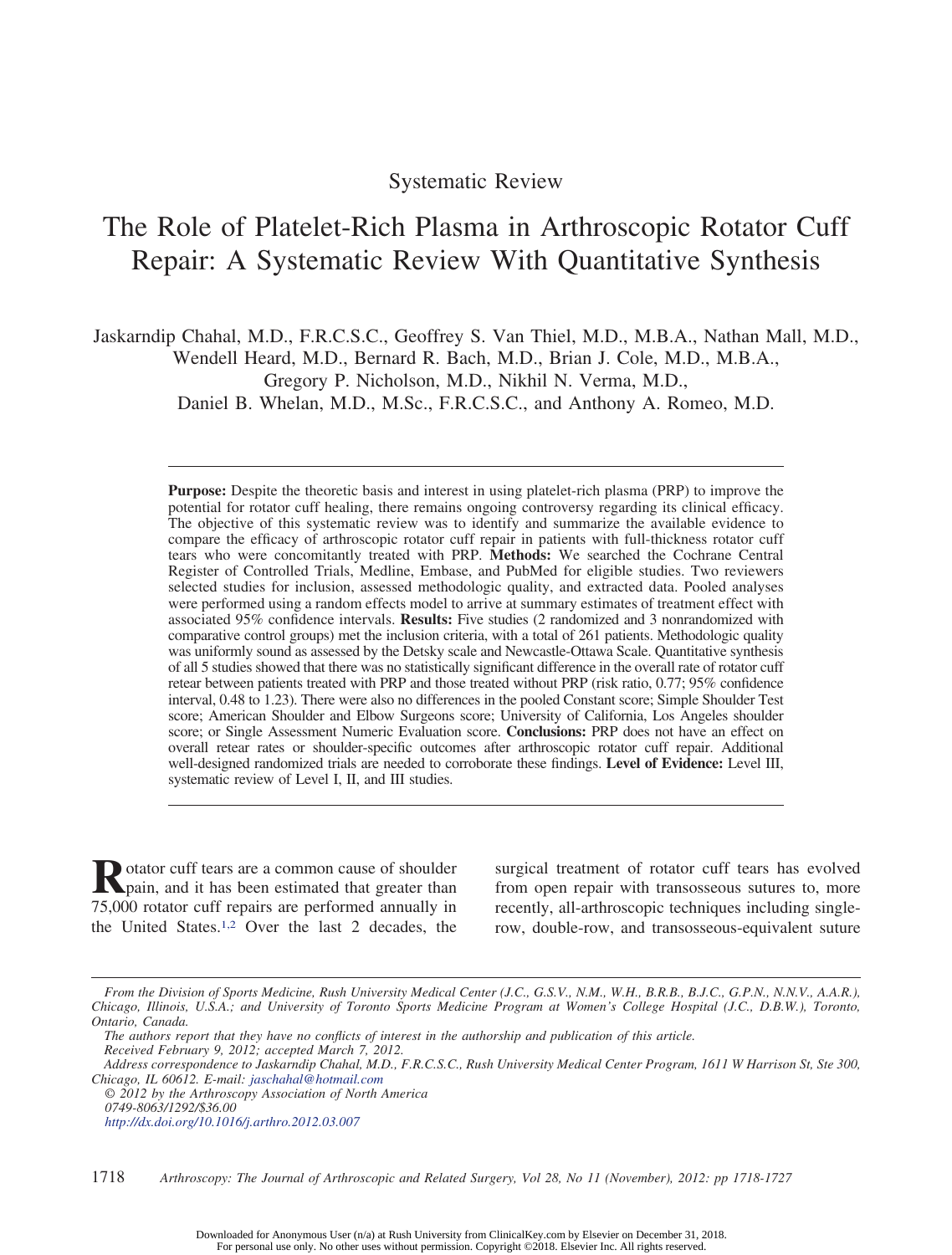anchor constructs.3 Despite variations in technique, the emphasis over this period has largely been on biomechanical principles and optimizing the strength of the repair. Gerber et al.<sup>4</sup> have proposed that an ideal rotator cuff tear would have high initial fixation strength, permit minimal gap formation, and sustain mechanical stability until healing has occurred.5 Additional work has been focused on the utilization of stronger sutures, knot-tying techniques, and recreation of the footprint through double-row repairs.3 A recent meta-analysis by Dehaan et al.<sup>5</sup> showed a strong trend  $(P = .057)$  toward higher failure rates in patients undergoing single-row compared with doublerow rotator cuff repair, which is consistent with the superiority of double-row repairs that has been observed in biomechanical studies.<sup>6</sup> However, even in patients undergoing double-row repairs, the pooled retear rate (partial and complete) has been estimated to be  $27.3\%$ ,<sup>5</sup> which suggests that the intrinsic potential of the rotator cuff to heal back to the rotator cuff footprint after repair remains a valid concern.

Despite improvements in pain and function after rotator cuff repair, tendon failure has been historically reported to be  $11\%$  to 95% at 2-year follow-up.<sup>1</sup> Other than the biomechanical causes highlighted earlier, additional factors associated with retear after rotator cuff repair include patient-related factors (e.g., increasing patient age, tear size, tissue quality, systemic disease, and smoking), extrinsic factors (e.g., overaggressive postoperative rehabilitation), and biological factors (e.g., failure to restore normal histology at the repair site).<sup>1,7</sup> Although improved biomechanics may modestly improve healing, it appears that biological augmentation of the healing process needs to be investigated to further reduce failure rates by improving tendon-to-bone integration.8 Biological strategies that are currently under investigation include the use of growth factors and cytokines, gene therapy, tendon augmentation grafts/scaffolds, and tissue engineering with mesenchymal stem cells.<sup>8</sup>

The use of platelet-rich plasma (PRP) or plateletrich fibrin matrix as a biological solution to improve rotator cuff tendon healing has gained popularity over the last several years. PRP, most simply defined as a sample of autologous blood with concentrations of platelets above baseline values, can be applied by either direct injection or physical application of a PRP matrix scaffold to repaired tissues.<sup>9-11</sup> After an initial release of growth factors from alpha granules, administered platelets will go on to synthesize and secrete additional factors for 7 to 10 days, which coincides with the inflammatory and repair phases of tendon

healing.8,11 Although there is variability among different commercially available products, the main growth factors in PRP are transforming growth factor  $\beta$ 1, platelet-derived growth factor, vascular endothelial growth factor, hepatocyte growth factor, and insulin-like growth factor 1. These autologous growth factors may play a role in regeneration of tendon tissue through increased tendon cell proliferation, collagen synthesis, and vascularization. $1,11$  At present, there are ample basic science and animal data that have shown the positive effect of PRP on tendon collagen deposition and tendon vascularization.12-14

Despite the strong theoretic basis and interest in using PRP to improve the potential for rotator cuff healing, there remains ongoing controversy regarding the clinical efficacy of PRP. To our knowledge, there is no systematic review published in the literature that has addressed this controversy. The objective of this systematic review was to identify and summarize the available evidence to determine the efficacy of arthroscopic rotator cuff repair in patients with fullthickness rotator cuff tears who were concomitantly treated with PRP. We hypothesized that there would be no difference in retear rates or functional outcomes among patients who did receive administration of PRP during arthroscopic repair of full-thickness rotator cuff tears and those who did not.

# **METHODS**

## **Inclusion Criteria**

**Types of Studies and Interventions:** Published randomized controlled trials, as well as cohort studies with a comparative control group, that analyzed the efficacy of PRP in patients undergoing arthroscopic repair of full-thickness rotator cuff tears were included. A minimum of 1 year of clinical follow-up was also required for inclusion.

**Types of Participants:** Patients aged 18 years or older diagnosed with a full-thickness tear of at least 1 rotator cuff tendon were included.

#### **Outcomes**

The primary outcome of interest was the rotator cuff retear rate after arthroscopic rotator cuff repair (binomial variable). Secondary outcomes of interest (when available) included (1) disease-specific quality of life as measured by the Western Ontario Rotator Cuff index and (2) shoulder-specific patient-reported outcome measures (continuous variables) including the Disabilities of the Arm, Shoulder and Hand question-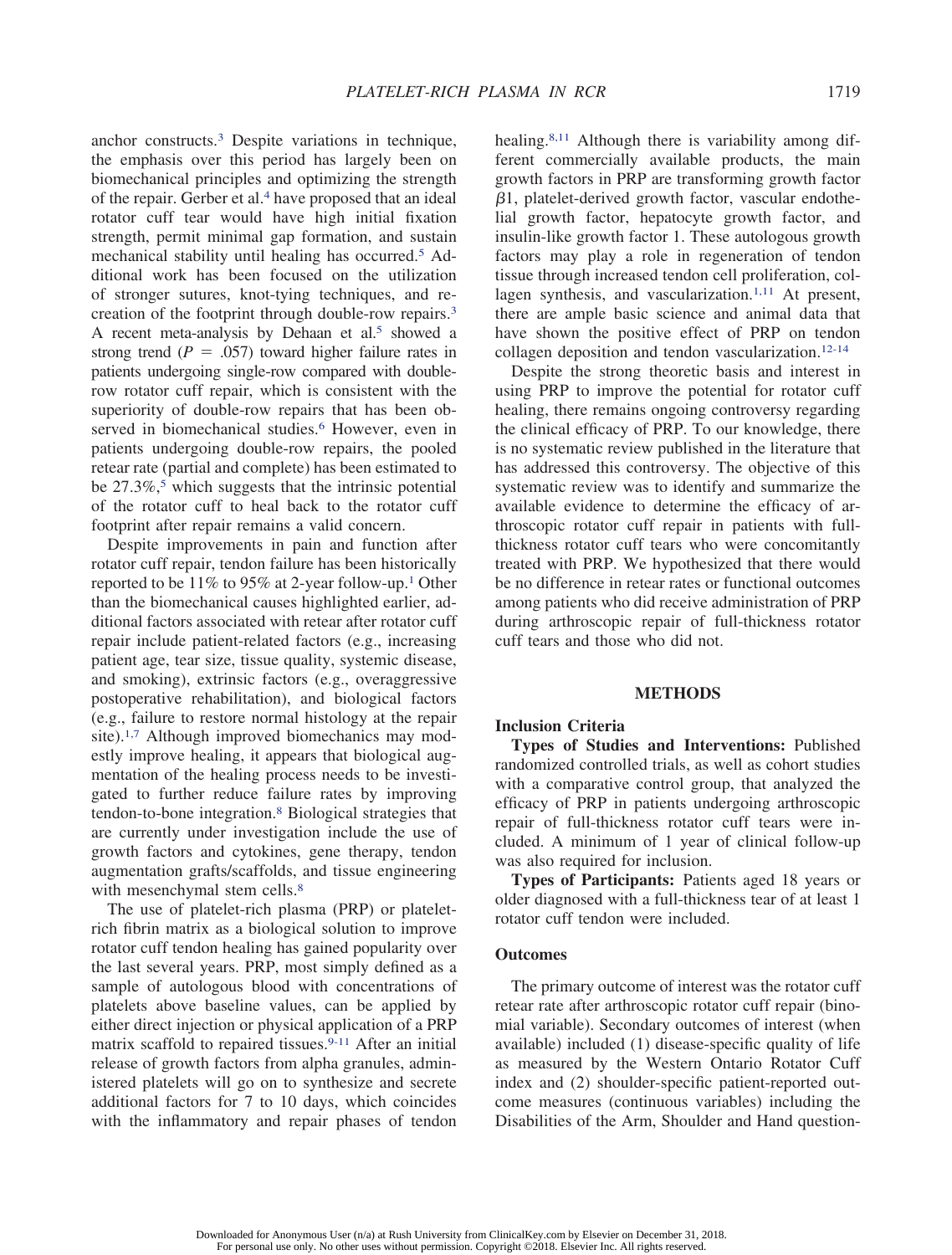naire15,16; University of California, Los Angeles (UCLA) outcome score17; Constant-Murley outcome score<sup>18</sup>; Pennsylvania Shoulder Score<sup>19</sup>; American Shoulder and Elbow Surgeons (ASES) outcome score<sup>20</sup>; Simple Shoulder Test (SST) score<sup>21</sup>; L'Insalata scoring system<sup>22</sup>; and visual analog scale for pain.

#### **Search Strategy**

We used a text search strategy using the terms "rotator cuff AND (platelet OR platelet-rich OR PRP)." Specifically, we searched the Cochrane Central Register of Controlled Trials (fourth quarter of 2011), Medline (1946 to week 3 of December 2011), Embase (1980 to week 52 of 2011), PubMed (December 30, 2011), and www.clinicaltrials.gov for completed and ongoing randomized controlled trials. We also assessed the bibliographies of identified studies to seek additional articles. We did not restrict our search or inclusion by language. The final list of eligible studies was reviewed with content experts to ensure that there were no missing published manuscripts relevant to this review.

### **Study Selection**

The primary author parsed through all citations and abstracts generated by the literature search and applied selection criteria with a tendency toward inclusion for published manuscripts. Identified studies were subsequently assessed by 2 reviewers for inclusion. Each investigator independently assessed each full report to determine whether it met the inclusion criteria. Disagreements were resolved by discussion and consensus. Titles of journals and names of authors or supporting institutions were not masked at any stage.

#### **Data Extraction and Management**

Data were extracted independently from included studies by 2 reviewers on data abstraction forms. All extracted data were imported into a meta-analysis software package (RevMan version 5.1; The Cochrane Collaboration, Oxford, England) for statistical pooling and analysis.

### **Assessment of Risk of Bias in Included Studies**

The Detsky scale was used to evaluate the quality of included randomized controlled trials in this study.23 The Detsky scale is a 21-item instrument (22 for negative trials) and has been used previously to grade orthopaedic randomized controlled trials on several domains, including randomization (out of 4), outcome measurement and blinding (out of 4), inclusion and exclusion criteria (out of 4), description of treatment (out of 4), and statistical methodology (out of 4 if a positive trial; out of  $5$  if a negative trial).<sup>24</sup> The Newcastle-Ottawa Scale (NOS)<sup>25</sup> was used to evaluate nonrandomized (case-control and cohort) studies. The NOS uses a star system (out of 9 stars) to allow a semiquantitative assessment of study quality for the following domains: selection (0 to 4 stars), comparability (0 to 2 stars), and outcome/exposure (0 to 3 stars). For both the Detsky scale and NOS, higher scores represent higher study quality. Two review authors independently scored the methodologic quality of included studies. Consensus agreement was achieved between reviewers.

## **Analysis**

For binary outcomes, the pooled risk ratio (RR) was calculated. For continuous outcomes, the mean difference was calculated. Ninety-five percent confidence intervals (CIs) were calculated for all point estimates. The number needed to treat for statistically significant binomial outcomes was determined, along with their 95% CIs. The  $I^2$  statistic<sup>26</sup> was used to quantify heterogeneity, whereas the Cochran  $\chi^2$  test of homogeneity (i.e., Q test,  $P \leq .10$ ) was used to test for heterogeneity.

Data from eligible studies were pooled using a random effects model (*v* fixed effects) because of the anticipated heterogeneity across individual study populations and across rotator cuff repair techniques, as well as differences in PRP formulations and delivery methods of such products and differences in postoperative physical therapy protocols. Subgroup analyses that were planned a priori included analyzing retear rates based on the size of rotator cuff tears and the use of single-row versus double-row repair techniques.

A sensitivity analysis was used by removing 1 study at a time from the pooled analysis for rotator cuff retears and functional outcome, as well as by performing subgroup analyses based on study randomization. In situations where studies reported median and range data, established statistical methods were used to obtain converted mean and standard deviation values so that data could be pooled across studies.27

Downloaded for Anonymous User (n/a) at Rush University from ClinicalKey.com by Elsevier on December 31, 2018. For personal use only. No other uses without permission. Copyright ©2018. Elsevier Inc. All rights reserved.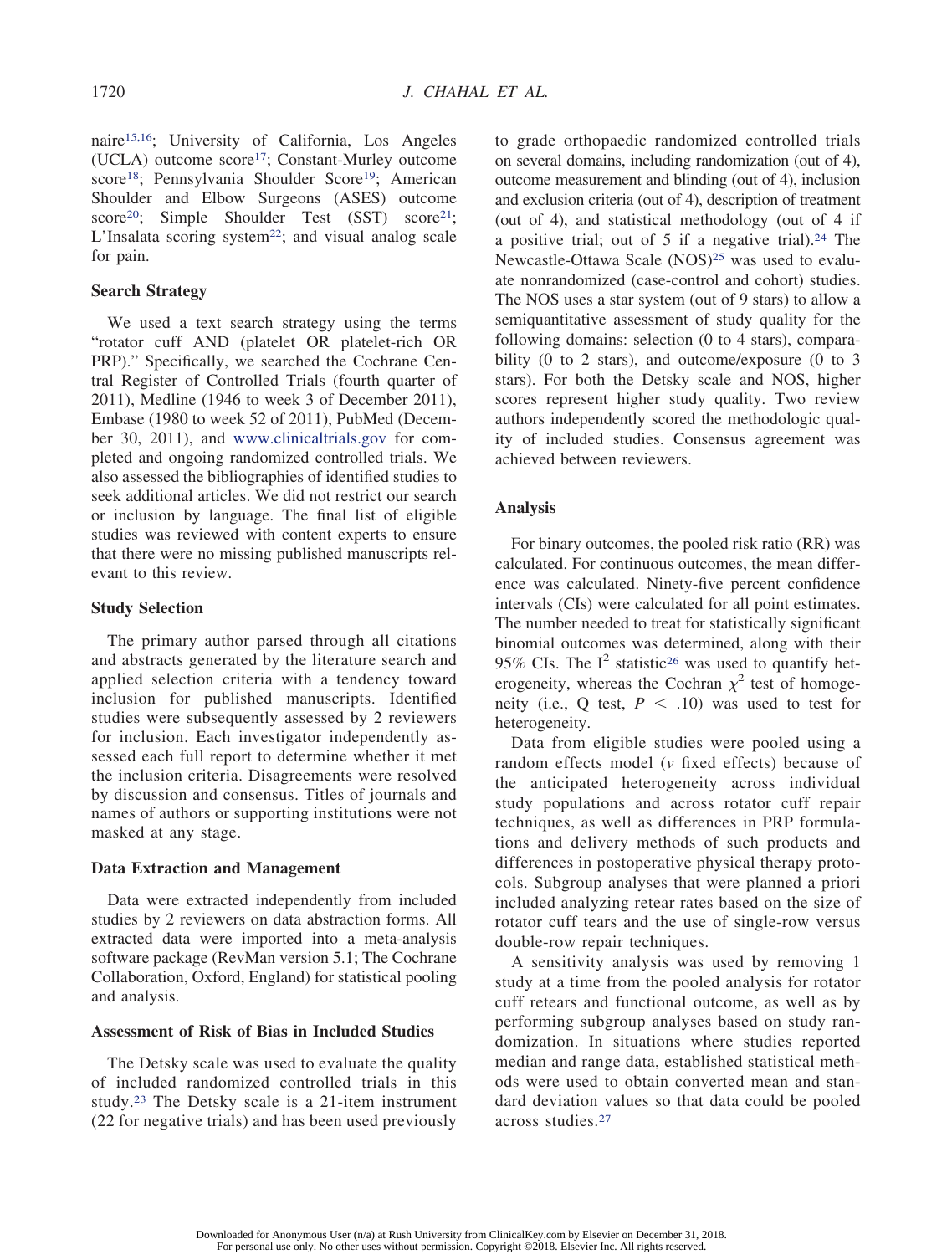

#### **RESULTS**

#### **General Study Characteristics**

The results of the search, the study selection log, and the number of studies are reported in Fig 1. We included 2 Level I randomized controlled trials, $28,29$ 1 case-control study,30 1 prospective cohort study with a concurrent control group,<sup>31</sup> and 1 prospective cohort study with a historical control group<sup>32</sup> in this review. The baseline characteristics of included studies are reported in Table 1.

The mean clinical follow-up across the 5 included studies ranged from 18.9 to 31 months, whereas the mean radiologic follow-up ranged from 4 to 22 months. In total, the 5 included studies had a total enrollment of 261 patients. Data pertaining to sex were available in 4 studies,  $28-31$  and 107 of 223 patients (48%) were men. The overall clinical and radiologic follow-up rates were 96.6% (252 of 261 patients) and 88.9% (232 of 261 patients), respectively. The mean age of the participants across all studies was 58.9 years. All studies determined the rate of retear after arthroscopic rotator cuff repair. Magnetic resonance imaging was used for postoperative imaging in 4 studies,  $28,30-32$  whereas 1 study used a combination of magnetic resonance imaging and ultrasound (3 patients).29 The specific definitions used to identify a retear are listed in Table 1. The most commonly reported shoulder-specific outcome measures were the total Constant score (all 5 studies), SST score,<sup>29-31</sup> ASES score,<sup>30-32</sup> UCLA shoulder score, <sup>29,31,32</sup> and Single Assessment Numeric Evaluation (SANE) score.<sup>30,32</sup>

The definition of small- and medium-sized tears for this review was derived from the definitions put forth in the included studies. Three studies identified small- and medium-sized tears as those measuring less than 3 cm in the anteroposterior dimension.28,30,31 In the study by Randelli et al.,<sup>29</sup> tears were graded according to the amount of retraction. If the tear exposed the humeral head but did not retract all the way to the glenoid surface, it was defined as a small- or medium-sized tear. Tears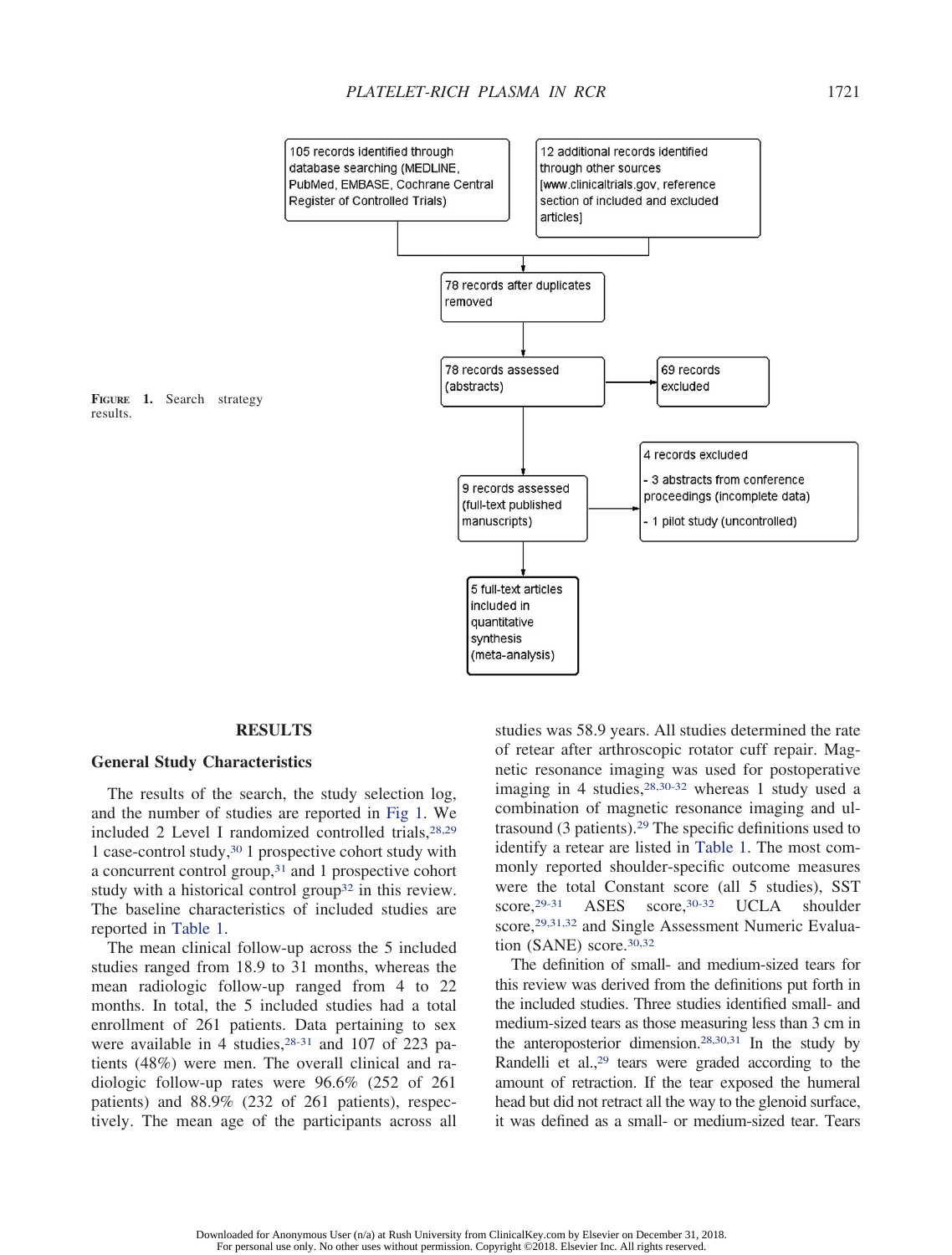| Study                                          | Study Design                                                     | Inclusion Criteria                                                                                                    | Details of Surgery                                                            | PRP Formulation                                                                                          | Sample<br>Size<br>$(\%$ Male) | Mean<br>Age<br>(vr) | Follow-up<br>Rate $(\% )$     | Mean<br>Follow-up<br>(mo)                                       | <b>Outcome Measures</b>                                                                                                   | Definition of<br>Rotator Cuff<br>Retear                                                                                                         |
|------------------------------------------------|------------------------------------------------------------------|-----------------------------------------------------------------------------------------------------------------------|-------------------------------------------------------------------------------|----------------------------------------------------------------------------------------------------------|-------------------------------|---------------------|-------------------------------|-----------------------------------------------------------------|---------------------------------------------------------------------------------------------------------------------------|-------------------------------------------------------------------------------------------------------------------------------------------------|
| Castricini<br>$et$ al. <sup>28</sup><br>(2011) | Level I<br>randomized                                            | Isolated repairable<br>supraspinatus<br>tear                                                                          | DR<br>1 Medial double-loaded<br>anchor $+2$ lateral-<br>row anchors           | Cascade PRP fibrin<br>matrix construct<br>(Musculoskeletal<br>Transplant<br>Foundation)                  | 88 (45.5)                     | 55.3                | Clinical, 100<br>MRI, 88.6    | 20.2                                                            | Constant score (primary<br>outcome)<br>Retear rate-MRI                                                                    | Full-thickness tear<br>defined as<br>absence of<br>visible tendon<br>fiber extending<br>across entire<br>tendon from<br>inferior to<br>superior |
| Randelli<br>et al. $29$<br>(2011)              | Level I<br>randomized                                            | FTRCT confirmed<br>intraoperatively<br>(all sizes)                                                                    | <b>SR</b><br>Mean no. of SA.<br>$2$ (PRP) or $1.6$ (no<br>PRP)                | GPS II (Plasmax<br>Platelet<br>Concentration<br>System; Biomet<br>Biologics)                             | 53 (39.6)                     | 60.5                | Clinical and<br>MRI/US.<br>85 | Clinical, 24<br>MRI/US, 21<br>with PRP<br>and 23 with<br>no PRP | Constant score (primary<br>outcome)<br>SST score<br><b>UCLA</b> score<br>VAS score for pain<br>Retear rate-MRI and<br>US. | Lack of continuity<br>of tendon in 1<br>slice of coronal<br>plane; very thin<br>bands of tissue<br>were identified<br>as failure of<br>healing  |
| Barber et<br>al. <sup>30</sup><br>(2011)       | Level III case-<br>control<br>study                              | 1- or 2-tendon<br><b>FTRCT</b><br>measuring 10-50<br>mm in width:<br>stage 2 FI or<br>lower                           | <b>SR</b><br>1 or 2 double-loaded SA                                          | Cascade PRP fibrin<br>matrix construct<br>(Musculoskeletal<br>Transplant<br>Foundation)                  | 40(67.5)                      | .57                 | 100                           | Clinical, 31<br>MRI, 4                                          | ASES score<br>Constant score<br>Rowe score<br>SANE score<br>SST score<br>Retear rate-MRI<br>(primary outcome)             | Full-thickness<br>rotator cuff<br>defect                                                                                                        |
| Bergeson<br>et al. $32$<br>(2012)              | Level III<br>prospective<br>cohort with<br>historical<br>control | High-risk tears<br>included per<br>algorithm score<br>$\geq$ 3*; minimum<br>age, 50 yr;<br>minimum tear<br>size, 2 cm | SR in majority<br>Mean no. of SA, 2.9 in<br>PRP/no PRP groups                 | Cascade PRP fibrin<br>matrix construct<br>(Musculoskeletal<br>Transplant<br>Foundation)                  | 38 (NR)                       | 65.0                | Clinical and<br>MRI, 97.3     | Clinical, 12 for<br>PRFM and<br>27 for no<br>PRFM MRI,<br>12    | ASES score<br>Constant score<br><b>SANE</b> score<br><b>UCLA</b> score<br><b>WORC</b> score<br>Retear rate-MRI            | Full-thickness<br>defect in<br>repaired tendon<br>in which no<br>fibers were<br>visualized<br>spanning defect<br>in any MRI<br>plane            |
| Jo et al. $31$<br>(2011)                       | Level II<br>prospective<br>cohort with<br>concurrent<br>control  | FTRCT (all sizes)                                                                                                     | DR suture bridge<br>technique<br>2-5 medial-row $SA +$<br>lateral-row anchors | Plateletpheresis<br>system with<br>leukoreduction<br>set (COBE<br>Spectra LRS<br>Turbo; Caridian<br>BCT) | 42(45.2)                      | 60.7                | Clinical, 100<br>MRI, 76.2    | 18.9 for PRP<br>20.3 for no PRP                                 | ASES score<br>Constant score<br>DASH score<br><b>SPADI</b><br>SST score<br><b>UCLA</b> score<br>Retear rate-MRI           | Sugaya method <sup>33</sup> ;<br>type IV/V-<br>presence of<br>minor or major<br>discontinuity in<br>repaired tendon                             |

**TABLE 1.** *Baseline Characteristics of Included Studies*

Abbreviations: DASH, Disabilities of the Arm, Shoulder and Hand; DR, double row; FI, fatty infiltration; FTRCT, full-thickness rotator cuff tear; MRI, magnetic resonance imaging; NR, not reported; PRFM, platelet-rich fibrin matrix; SA, suture anchors; SPADI, Shoulder Pain and Disability Index; SR, single row; US, ultrasound; VAS, visual analog scale; WORC, Western Ontario Rotator Cuff index. \*For the algorithm score, points were assigned for age (1 point for 50 to 59 years, 2 points for 60 to 69 years, and 3 points for ≥70 years), anterior-to-posterior tear size (0 points for 2 to 2.9 cm, 1 point for 3 to 3.9 cm, and 2 points for 4 cm), and fatty atrophy (0 points for Goutallier score of 0 to 2 and 1 point for Goutallier score of 3 or 4).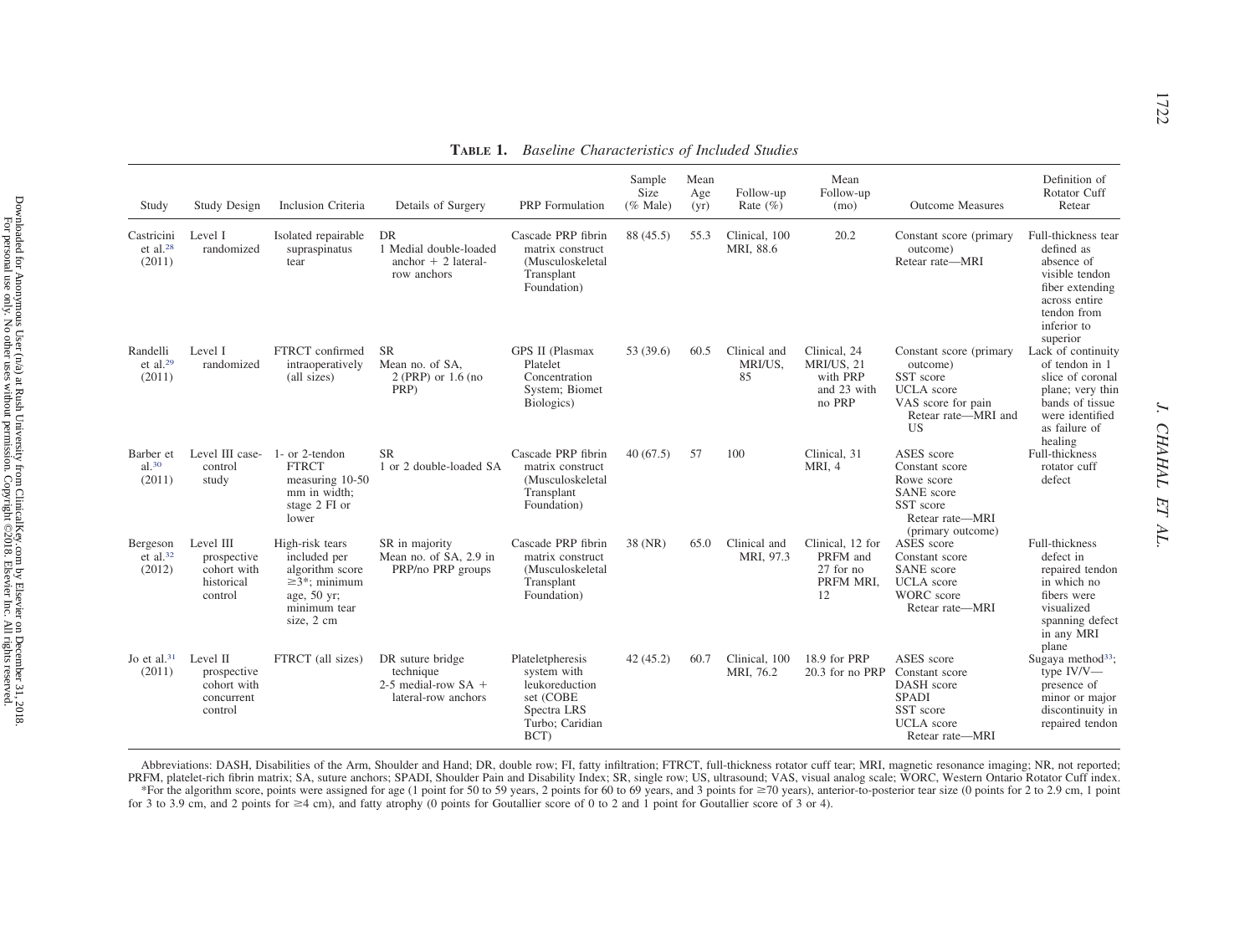that retracted past the glenoid were classified as large tears. Finally, in the study by Bergeson et al.,<sup>32</sup> all tears were considered to be large, "at-risk" tears per the study eligibility criteria (Table 1).

Three different PRP formulations were used in the included studies. Three studies treated patients with the Cascade Autologous Platelet System (Musculoskeletal Transplant Foundation, Edison, NJ),28,30,32 whereas 1 study group developed and used a fully automated plateletpheresis system with a leukoreduction set (COBE Spectra LRS Turbo; Caridian BCT, Lakewood, CO).<sup>31</sup> Whereas the former platelet-rich formulation results in the production of a platelet-rich fibrin matrix, the latter product results in a PRP gel both of these constructs are sutured into the repair site. The fifth study used GPS II (Plasmax Platelet Concentration System; Biomet Biologics, Warsaw, IN), which is an injectable form of PRP.29

The details of the methodologic quality assessment of included studies using the Detsky scale and NOS are presented in Tables 2 and 3, respectively. In general, both of the randomized controlled trials had adequate allocation concealment and sequence generation procedures; in addition, they used the intentionto-treat principle for statistical analysis. All 5 studies had a blinded evaluation of clinical and radiologic results. The nonrandomized studies had well-matched cohort and control groups (within studies) that were comparable in terms of demographics, prognostic variables (including rotator cuff tear size), and surgical techniques. Publication bias could not be assessed because of the small number of included studies.

# **Effects of Interventions**

**Primary Outcome—Rate of Rotator Cuff Retear:** The pooled retear rate among all patients in this study was 31.0% (72 of 232). The overall pooled retear rate was 25.6% (29 of 113) and 36.1% (43 of 119) for patients treated with PRP and those treated without PRP, respectively. A quantitative synthesis of all 5 trials showed that there was no statistically significant difference in the overall risk of retear between patients treated with PRP and those treated without PRP (5 studies; RR, 0.77; 95% CI, 0.48 to 1.23) (Fig 2A).

The rate of retear for small- and medium-sized rotator cuff tears was 7.9% and 26.8% for patients treated with PRP and those treated without PRP, respectively. This subgroup analysis showed that with the use of PRP, the rate of retear was significantly lower in patients with small- and medium-sized rotator cuff tears (4 studies; RR, 0.32; 95% CI, 0.14 to

**TABLE 2.** *Detsky Score for Randomized Controlled Trials*

|                                                                                                   | Castricini<br>et al. $28$<br>(2011) | Randelli<br>et al. $29$ |
|---------------------------------------------------------------------------------------------------|-------------------------------------|-------------------------|
| Randomization (total out of 4)<br>Were patients assigned                                          | 1                                   | 1                       |
| randomly? (1)<br>Was randomization adequately                                                     | 2                                   | 2                       |
| described? (2)<br>Was treatment group concealed<br>to investigator? $(1)$                         | 1                                   | 1                       |
| Outcome measurement and blinding<br>(total out of 4)                                              |                                     |                         |
| Was description of outcome<br>measurement adequate? (1)                                           | 1                                   | 1                       |
| Were outcome measurements<br>objective? (2)                                                       | 2                                   | 2                       |
| Were assessors blind to<br>treatment? $(1)$                                                       | 1                                   | 1                       |
| Inclusion and exclusion criteria<br>(total out of 4)                                              |                                     |                         |
| Were inclusion/exclusion criteria<br>well defined? (2)                                            | 2                                   | $\overline{2}$          |
| Was number of patients excluded<br>and reason given? (2)                                          | $\overline{c}$                      | $\overline{2}$          |
| Description of therapy (total out<br>of $4)$                                                      |                                     |                         |
| Was therapy fully described for<br>treatment group? (2)                                           | 2                                   | 2                       |
| Was therapy fully described for<br>controls? $(2)$                                                | $\overline{c}$                      | $\overline{2}$          |
| Statistics (total out of 4 if positive<br>trial, total out of 5 if negative<br>trial)             |                                     |                         |
| Was test stated, and was there a<br>P value? $(1)$                                                | 1                                   | 1                       |
| Was statistical analysis<br>appropriate? (2)                                                      | $\overline{c}$                      | $\overline{2}$          |
| If trial was negative, were CIs or<br>post hoc power calculations<br>performed? (1 if applicable) | $\theta$                            | Not<br>applicable       |
| Was sample size calculation<br>performed before study? (1)                                        | 1                                   | 1                       |
| Follow-up rates                                                                                   |                                     |                         |
| >80% follow-up (1), <80%<br>follow-up $(0)$                                                       | 1                                   | 1                       |
| Total score (out of 21 or 22)                                                                     | 21/22                               | 21/21                   |

0.72;  $P = .006$ ;  $I^2 = 0\%$ ) (Fig 2B). The number of patients (with small/medium tears) who needed to be treated to benefit (NNTB) with PRP to prevent 1 episode of retear was 6 patients (NNTB, 6; 95% CI, 3 to 33). There was no difference in retear rates among patients who had large or at-risk tears regardless of PRP treatment status (4 studies; RR, 0.94; 95% CI, 0.67 to 1.31) (Fig 2C).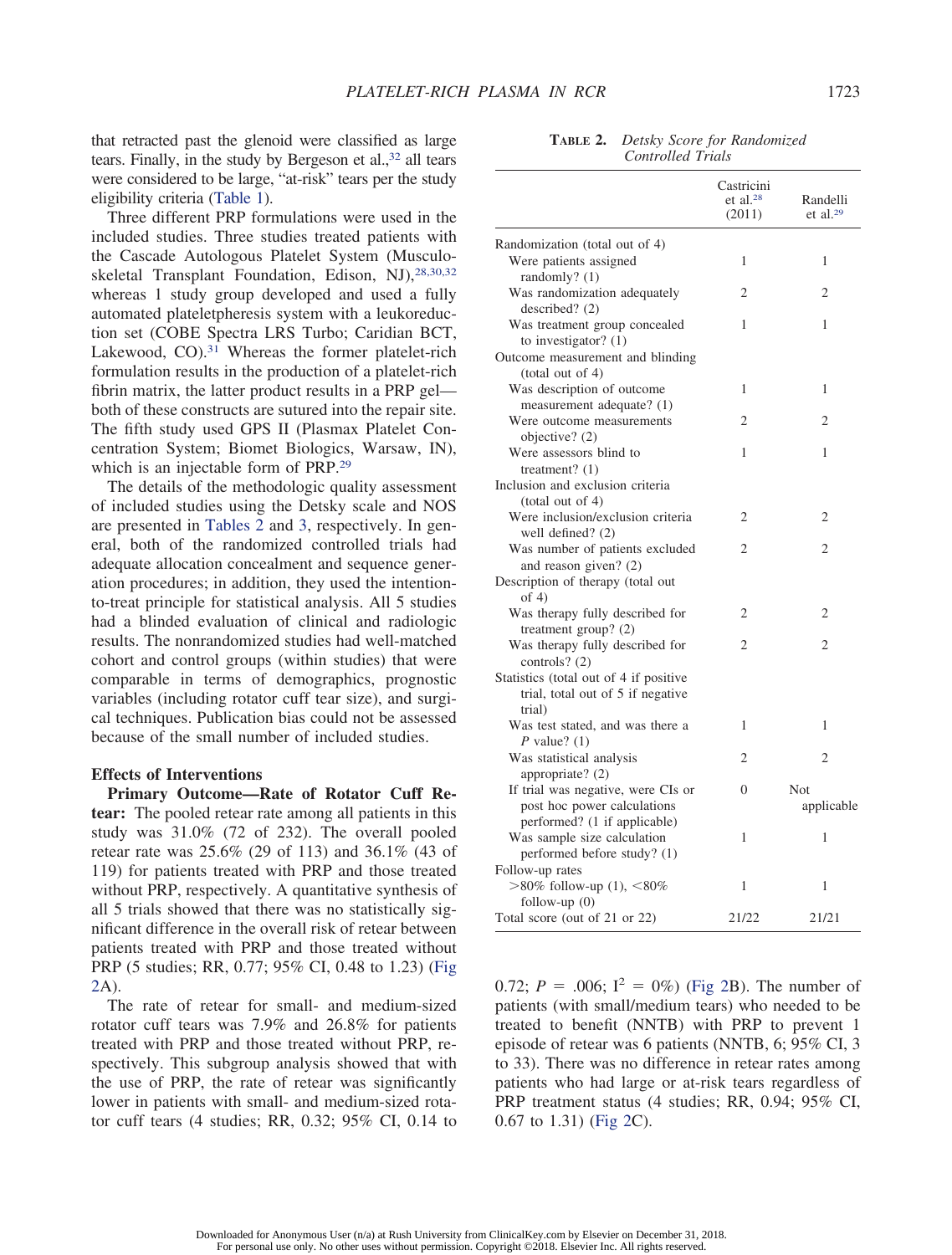|                  | Barber<br>et al. <sup>30</sup><br>(2011) | Bergeson<br>et al. <sup>32</sup><br>(2012) | Jo et al. <sup>31</sup><br>(2011) |
|------------------|------------------------------------------|--------------------------------------------|-----------------------------------|
| Selection        | 4 stars                                  | 3 stars                                    | 4 stars                           |
| Comparability    | $\theta$                                 | 2 stars                                    | $\left( \right)$                  |
| Exposure/outcome | 3 stars                                  | 3 stars                                    | 3 stars                           |
| Total            | 7 stars                                  | 8 stars                                    | 7 stars                           |

**TABLE 3.** *NOS Scores for Case-Control and Cohort Studies*

An additional subgroup analysis was performed for studies in which patients underwent a double-row rotator cuff repair.28,31 In this subgroup the rate of retear was 9.1% and 20.0% for patients treated with PRP and those treated without PRP, respectively. This risk of retear was not significantly different in patients treated with and without PRP (RR, 0.54; 95% CI, 0.22 to 1.35;  $P = .19$ ).

Sensitivity analysis showed that there was no significant difference in the overall retear rate when the results from Level I studies were pooled alone (2 studies; RR, 0.65; 95% CI, 0.27 to 1.58) or when the results from nonrandomized studies were pooled alone (3 studies; RR, 0.81; 95% CI, 0.40 to 1.64). However, when the results for small- and medium-sized tears underwent a similar analysis, pooled results for Level I studies showed a trend toward lower retear rates in patients treated with PRP (2 studies; RR, 0.33; 95% CI, 0.10 to 1.08;  $P = .07$ ;  $I^2 = 0\%$ ). The pooled analysis from nonrandomized studies for small- and medium-sized tears showed a significantly lower retear rate among patients treated with PRP (2 studies; RR, 0.31; 95% CI, 0.10 to 0.95;  $P = .04$ ;  $I^2 = 0\%$ ).

**Secondary Outcomes:** A quantitative synthesis of the included studies showed that treatment with PRP did not result in significant differences in shoulderspecific outcome scores among patients undergoing rotator cuff repair. Specifically, there were no differences in the Constant score (mean difference, 0.48;  $95\%$  CI,  $-1.96$  to 2.92), SST score (mean difference, 0.12; 95% CI,  $-0.39$  to 0.63), ASES score (mean difference, 1.15; 95% CI,  $-3.56$  to 5.87), UCLA shoulder score (mean difference, 1.15;  $95\%$  CI,  $-0.20$ to 2.50), or SANE score (mean difference, 1.56; 95% CI,  $-3.61$  to 6.73). Furthermore, all subgroup (double



FIGURE 2. Forest plots illustrating results of quantitative synthesis for rate of retear in patients treated with PRP and those treated without PRP during arthroscopic repair of full-thickness rotator cuff tears. (A) Overall retear rate. (B) Retear rate for small-/medium-sized tears. (C) Retear rate for large or at-risk tears. (M-H, Mantel-Haenszel.)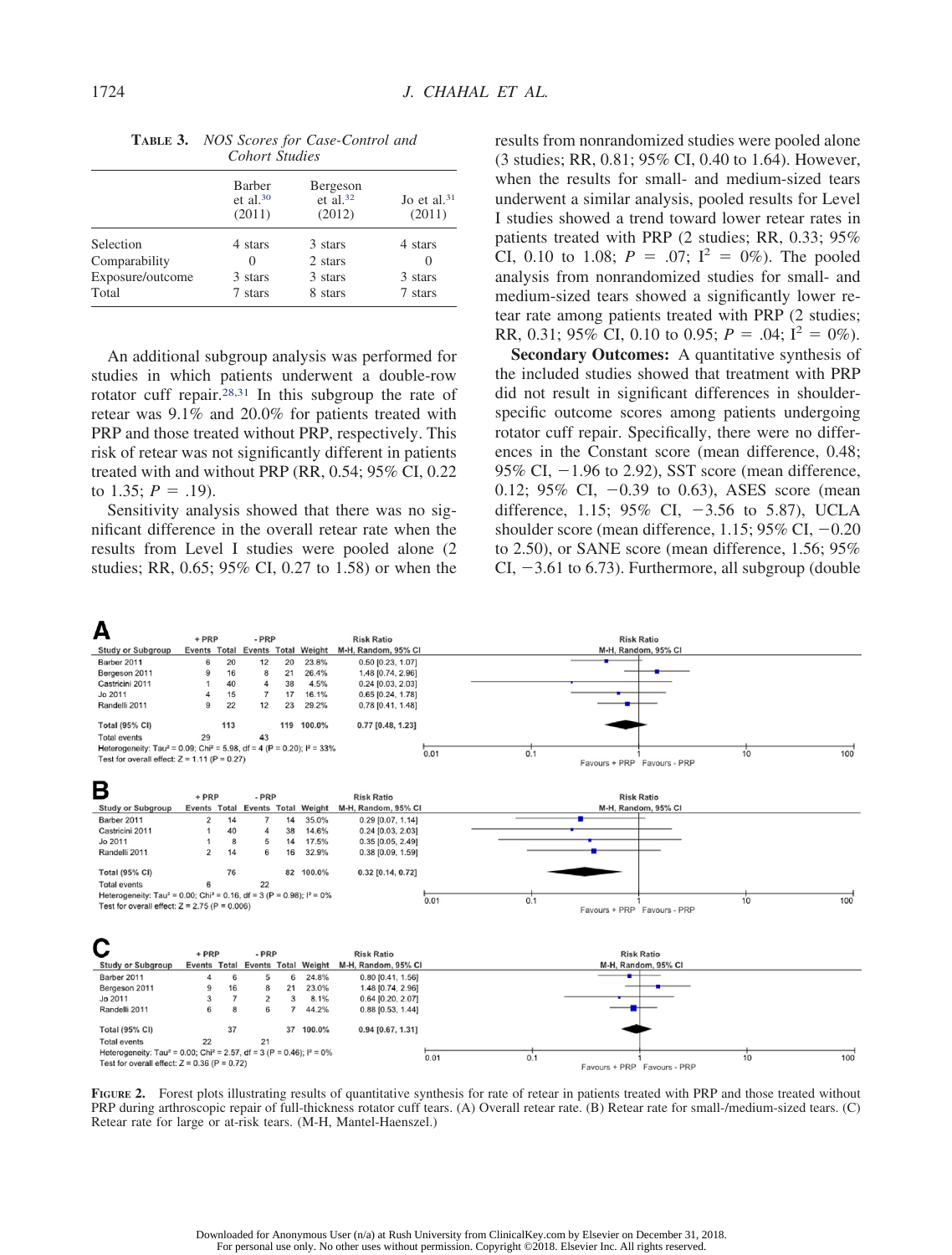row *v* single row) and sensitivity analyses for the Constant score did not show any statistically significant differences.

Although a formal quantitative synthesis could not be performed for the Western Ontario Rotator Cuff index or the Shoulder Pain and Disability Index, there were no statistically significant differences in the individual reported studies.<sup>31,32</sup> However, Barber et al.<sup>30</sup> did show significantly higher Rowe scores among patients treated with PRP.

Bergeson et al.32 showed 2 cases of infection (12.5%) among patients treated with platelet-rich fibrin matrix compared with no cases of infection in the control group. There were no differences in infection rates or complication rates in the remainder of the 4 studies.

#### **DISCUSSION**

The objective of this systematic review was to identify, summarize, and combine the available published literature related to the use of PRP during arthroscopic repair of full-thickness rotator cuff tears. The quantitative synthesis in this study showed that the use of PRP during rotator cuff repair did not have an effect on the overall retear rates or on several shoulderspecific outcome measures, including the Constant score, ASES score, UCLA shoulder score, SANE score, or SST score. However, there was a decrease in the rate of retear observed among patients treated with PRP in the setting of small- and medium-sized rotator cuff tears.

The pooled retear rate among all patients in this study was 31.0%, which is consistent with the findings reported in the literature.2,5-8,34-37 The overall retear rate among patients treated with PRP was 25.6%. Among patients treated with PRP who had small- or medium-sized rotator cuff tears, the retear rate was further reduced to 7.9%. The latter finding is encouraging because it suggests that biological adjuvants, such as PRP in the context of this review, may be beneficial in improving the healing of the rotator cuff to the humeral footprint.

Preoperative factors that have been suggested to be predictive of higher retear rates include age greater than 65 years, number of tendons involved, large tear sizes, preoperative duration of symptoms, and preoperative stage of fatty degeneration.<sup>7,30</sup> In our review, despite a limited sample size in this subgroup, PRP did not have a beneficial effect on healing rates in patients with large, at-risk tears. This may suggest that further work is required in understanding which biological factors may optimize healing for these difficult cases.

With regard to functional outcomes, there were no differences in any of the shoulder-specific outcome measures used in the included studies. This is consistent with the fact that PRP did not affect overall retear rates in the setting of rotator cuff repair. However, because shoulder-specific functional outcome data were not available for patient subgroups (small/medium *v* large tears; single row *v* double row), definitive conclusions about the effect of PRP on functional outcomes within these subgroups cannot be made at this time.

The clinical heterogeneity among studies represents a valid concern. Of the studies, 3 used single-row repair techniques whereas 2 used double-row techniques. There were also differences in rotator cuff tear sizes and the number of tendons involved among the 5 studies. Furthermore, 3 different PRP products were used among the studies included in this review. Differences among various commercial PRP products include the volume of autologous blood that is drawn, centrifuge rates, single- versus double-spin cycles, the need for an activator, and white blood cell concentrations, as well as final platelet and growth factor concentrations.10,11 Despite the observed clinical heterogeneity, there was no significant statistical heterogeneity for both our primary and secondary outcomes, as indicated by  $I^2$ values lower than 50%.

The strength of this systematic review is that all of the included studies are of sound quality as measured by validated scales. All outcomes were assessed independently by blinded personnel across the 5 studies. Retear rates and Constant scores were reported in all 5 studies, and as such, the conclusions with regard to these outcomes measures are supported by a larger sample size. However, there are also several limitations. First, because all of the included studies are not Level I randomized trials, a true "meta-analysis" could not be performed. We have used the term "quantitative synthesis" to describe the pooled analysis across the eligible studies in this review. The reason we included randomized and nonrandomized studies was to increase the sample size and power of our pooled analysis. Next, we recognize that the reported effectiveness of PRP cannot be generalized across all preparation systems, given the intrinsic variability among different commercial products. Finally, despite pooling of 5 studies, the overall sample size for the pooled analysis of our primary outcome (retear rate) was 232 patients. With this sample size, the current pooled analysis is powered to detect a differ-

Downloaded for Anonymous User (n/a) at Rush University from ClinicalKey.com by Elsevier on December 31, 2018. For personal use only. No other uses without permission. Copyright ©2018. Elsevier Inc. All rights reserved.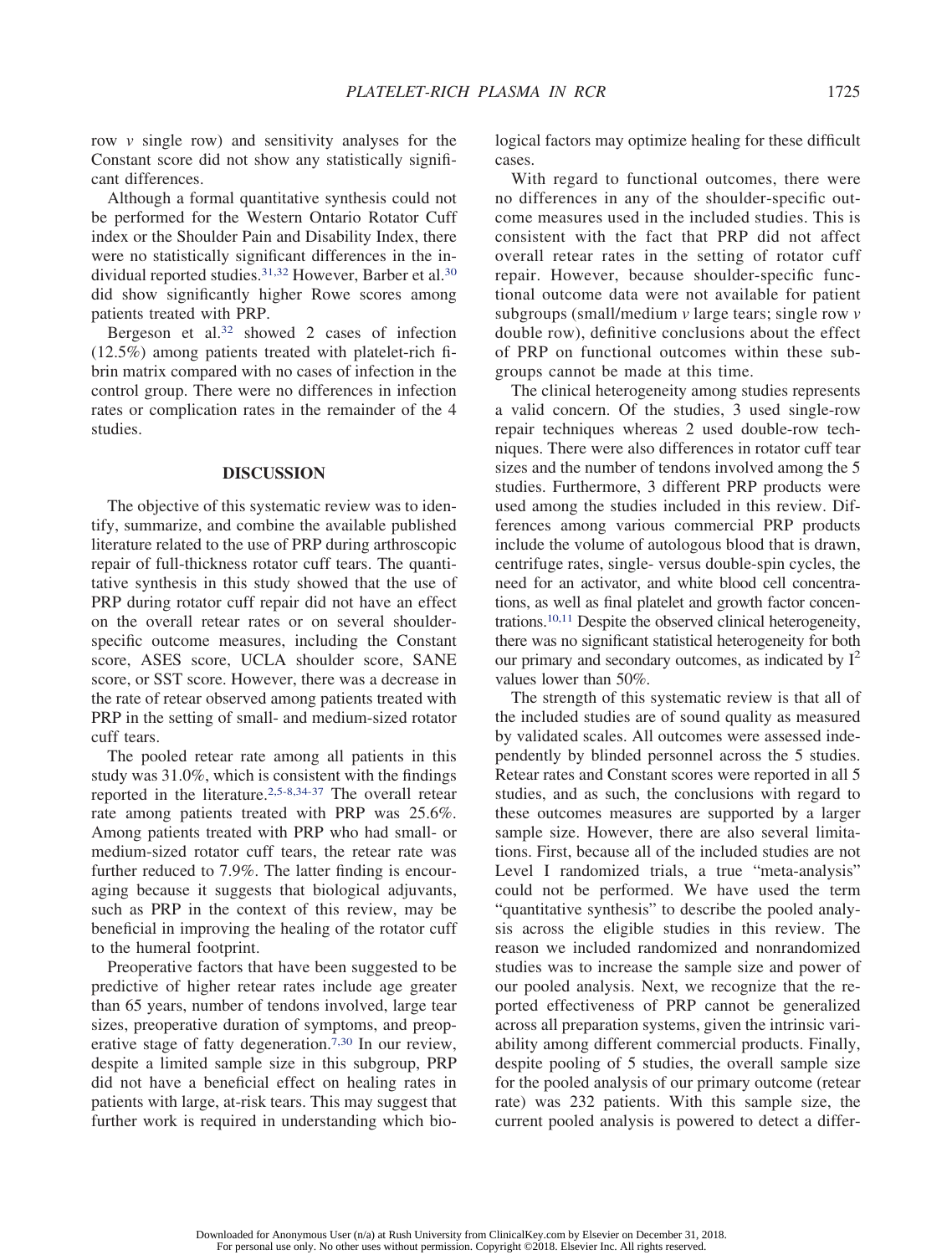ence in retear rates between treatment groups if that difference is greater than approximately 15% (baseline retear rate, 30%; power, 80%;  $\alpha$ , 05). Hence, even by combining the results from 5 studies of sufficient quality, the current quantitative synthesis is not adequately powered to detect smaller differences in retear rates.

Future efforts must include conducting larger, multicenter trials that stratify for important prognostic variables such as rotator cuff tear size and chronicity. Unlike the majority of included trials in this study, such a study would be optimally powered to detect differences in both retear rates and functional outcome scores.

#### **CONCLUSIONS**

PRP does not have an effect on overall retear rates or shoulder-specific outcomes after arthroscopic rotator cuff repair. Additional well-designed randomized trials are needed to corroborate these findings.

### **REFERENCES**

- 1. Edwards SL, Lynch TS, Saltzman MD, Terry MA, Nuber GW. Biologic and pharmacologic augmentation of rotator cuff repairs. *J Am Acad Orthop Surg* 2011;19:583-589.
- 2. Yamaguchi K, Ditsios K, Middleton WD, Hildebolt CF, Galatz LM, Teefey SA. The demographic and morphological features of rotator cuff disease. A comparison of asymptomatic and symptomatic shoulders. *J Bone Joint Surg Am* 2006;88: 1699-1704.
- 3. Slabaugh MA, Nho SJ, Grumet RC, et al. Does the literature confirm superior clinical results in radiographically healed rotator cuffs after rotator cuff repair? *Arthroscopy* 2010;26: 393-403.
- 4. Gerber C, Schneeberger AG, Beck M, Schlegel U. Mechanical strength of repairs of the rotator cuff. *J Bone Joint Surg Br* 1994;76:371-380.
- 5. Dehaan AM, Axelrad TW, Kaye E, Silvestri L, Puskus B, Foster TE. Does double-row rotator cuff repair improve functional outcome of patients compared with single-row technique? A systematic review. *Am J Sports Med* 2012;40:1176- 1185.
- 6. Nho SJ, Slabaugh MA, Seroyer ST, et al. Does the literature support double-row suture anchor fixation for arthroscopic rotator cuff repair? A systematic review comparing doublerow and single-row suture anchor configuration. *Arthroscopy* 2009;25:1319-1328.
- 7. Denard PJ, Burkhart SS. Arthroscopic revision rotator cuff repair. *J Am Acad Orthop Surg* 2011;19:657-666.
- 8. Gulotta LV, Rodeo SA. Growth factors for rotator cuff repair. *Clin Sports Med* 2009;28:13-23.
- 9. Garbis N, Romeo AA, Van Thiel G, et al. Clinical indications and techniques for the use of platelet-rich plasma (PRP) in the shoulder. *Oper Tech Sports Med* 2011;19:165-169.
- 10. Hall MP, Band PA, Meislin RJ, Jazrawi LM, Cardone DA. Platelet-rich plasma: Current concepts and application in sports medicine. *J Am Acad Orthop Surg* 2009;17:602-608.
- 11. Mei-Dan O, Carmont MR. The role of platelet-rich plasma in rotator cuff repair. *Sports Med Arthrosc* 2011;19:244-250.
- 12. Bosch G, van Schie HT, de Groot MW, et al. Effects of platelet-rich plasma on the quality of repair of mechanically induced core lesions in equine superficial digital flexor tendons: A placebo-controlled experimental study. *J Orthop Res* 2010;28:211-217.
- 13. de Mos M, van der Windt AE, Jahr H, et al. Can platelet-rich plasma enhance tendon repair? A cell culture study. *Am J Sports Med* 2008;36:1171-1178.
- 14. McCarrel T, Fortier L. Temporal growth factor release from platelet-rich plasma, trehalose lyophilized platelets, and bone marrow aspirate and their effect on tendon and ligament gene expression. *J Orthop Res* 2009;27:1033-1042.
- 15. Beaton DE, Katz JN, Fossel AH, Wright JG, Tarasuk V, Bombardier C. Measuring the whole or the parts? Validity, reliability, and responsiveness of the Disabilities of the Arm, Shoulder and Hand outcome measure in different regions of the upper extremity. *J Hand Ther* 2001;14:128-146.
- 16. Davis AM, Beaton DE, Hudak P, et al. Measuring disability of the upper extremity: A rationale supporting the use of a regional outcome measure. *J Hand Ther* 1999;12:269-274.
- 17. Amstutz HC, Sew Hoy AL, Clarke IC. UCLA anatomic total shoulder arthroplasty. *Clin Orthop Relat Res* 1981:7-20.
- 18. Constant CR, Murley AH. A clinical method of functional assessment of the shoulder. *Clin Orthop Relat Res* 1987:160- 164.
- 19. Leggin BG, Michener LA, Shaffer MA, Brenneman SK, Iannotti JP, Williams GR Jr. The Penn shoulder score: Reliability and validity. *J Orthop Sports Phys Ther* 2006;36:138-151.
- 20. Michener LA, McClure PW, Sennett BJ. American Shoulder and Elbow Surgeons Standardized Shoulder Assessment Form, patient self-report section: Reliability, validity, and responsiveness. *J Shoulder Elbow Surg* 2002;11:587-594.
- 21. Matsen FA, Parsons M. *Effectiveness evaluation and the shoulder*. Philadelphia: WB Saunders, 2004.
- 22. L'Insalata JC, Warren RF, Cohen SB, Altchek DW, Peterson MG. A self-administered questionnaire for assessment of symptoms and function of the shoulder. *J Bone Joint Surg Am* 1997;79:738-748.
- 23. Detsky AS, Naylor CD, O'Rourke K, McGeer AJ, L'Abbé KA. Incorporating variations in the quality of individual randomized trials into meta-analysis. *J Clin Epidemiol* 1992;45: 255-265.
- 24. Bhandari M, Richards RR, Sprague S, Schemitsch EH. The quality of reporting of randomized trials in the *Journal of Bone and Joint Surgery* from 1988 through 2000. *J Bone Joint Surg Am* 2002;84:388-396.
- 25. The Newcastle-Ottawa Scale (NOS) for assessing the quality of nonrandomised studies in meta-analyses. 2011. Available from: http://www.ohri.ca/programs/clinical\_epidemiology/oxford.asp. Accessed December 30, 2011.
- 26. Higgins JP, Thompson SG. Quantifying heterogeneity in a meta-analysis. *Stat Med* 2002;21:1539-1558.
- 27. Hozo SP, Djulbegovic B, Hozo I. Estimating the mean and variance from the median, range, and the size of a sample. *BMC Med Res Methodol* 2005;5:13.
- 28. Castricini R, Longo UG, De Benedetto M, et al. Platelet-rich plasma augmentation for arthroscopic rotator cuff repair: A randomized controlled trial. *Am J Sports Med* 2011;39:258- 265.
- 29. Randelli P, Arrigoni P, Ragone V, Aliprandi A, Cabitza P. Platelet rich plasma in arthroscopic rotator cuff repair: A prospective RCT study, 2-year follow-up. *J Shoulder Elbow Surg* 2011;20:518-528.
- 30. Barber FA, Hrnack SA, Snyder SJ, Hapa O. Rotator cuff repair healing influenced by platelet-rich plasma construct augmentation. *Arthroscopy* 2011;27:1029-1035.